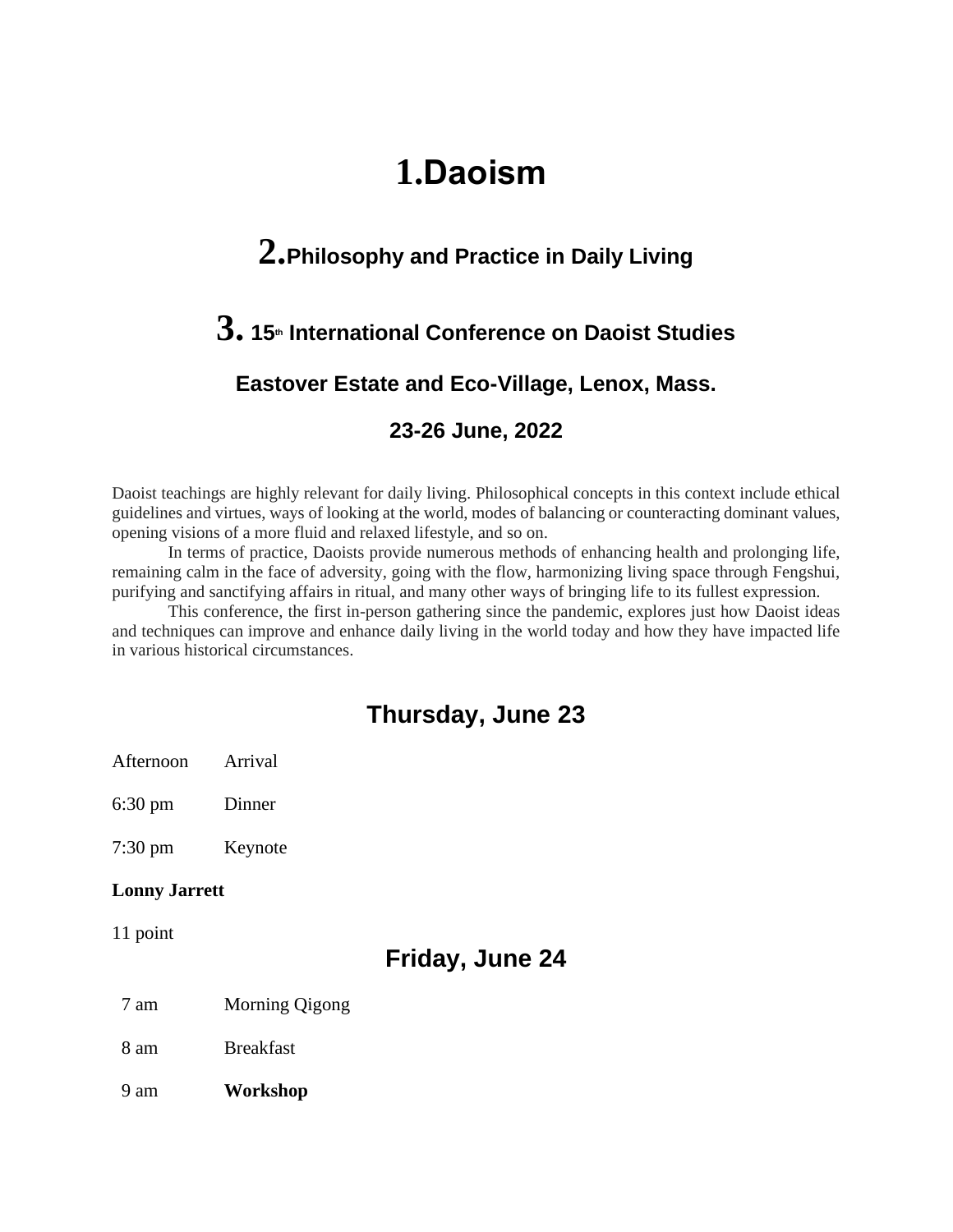## **Scott Park Phillips—Born to Spin: How the Daoist God Nezha Became the Internal Martial Art of Baguazhang**

# 11am **Panel 1: Practical Learning**

## **Ronald C. Smith and Antonio M. Carmone—Shadows of Mawangdui, Animating the**  *Daoyintu*

Over two-thousand years ago, a medical library that included a silk manuscript with forty-four images of exercise and healing practices, called *Daoyintu*, was sealed in a tomb in Mawangdui, Hunan. *Daoyin*, meaning "guiding and pulling," is an ancient health and wellness practice, the forerunner of the modern practice of qigong. Tu means chart or map. When discovered, in 1973, the silk had deteriorated so that, in some cases, only partial images and instructions remained. Reconstructed by experts, the images provide a shadowy view of ancient health and wellness techniques influenced by the medical and magical concepts of the time. In this presentation we introduce our forthcoming book, Shadows of Mawangdui, where we have created a detailed practitioners manual that interprets the *Daoyintu* and offers insights into the physical, energetic, and spiritual experience the images inspire.

## **David Hessler—Learning from a Master**

I became a student of Master Meng Zhiling  $\angle \angle \angle \angle 21$  generation disciple of the Longmen Sect of the Quanzhen order of Daoism, in 2013. Prior to that time I had searched for a teacher who could guide me on the path of following Dao since 2007—engaging in various convoluted adventures. Master Meng is that rare Daoist who lived as a hermit for ten years in the northern mountains of China and then "came down the mountain" at the request of the Chinese Daoist Association to train a new generation of Daoists. He is currently the Abbot of White Cloud Temple (Baiyun guan) in Beijing and head of the Daoist College. During this presentation, I explain some of the techniques and ideas I learned during conversations with Master Meng and share parts of an extended interview I conducted with him in December 2019 to January of 2020.

## **Jonathan Bricklin**

12:30 Lunch

## 2 pm **Workshop**

## **Shifu Michael Rinaldini—The Path of the Immortals (Chong Mai Qigong)**

In this workshop we will practice a simple set of six qigong movements, leading the practitioner to a deep place of stillness. Thus, they find themselves at the portal to Anterior Heaven (Pre-Heaven). The Chong Mai Qigong form was inspired by the late Daoist scholar Monica Esposito's book, *Facets of Qing Daoism*. Here she mentions an ancient doctrine, "One can in a flash realize the genuine principle of inner alchemy" (p.174). Working to open and transform the extraordinary energetic vessels, Professor Esposito says, "For that reason, it is officially labeled the path of the immortals" (p. 176). An introduction to *zuowang* meditation will follow the practice of Chong Mai Qigong, the practice of aligning the indwelling *qi* of the Dao (Breath) with our center (Dao, God, etc.), which purifies the heart-mind.

4 pm **Workshop**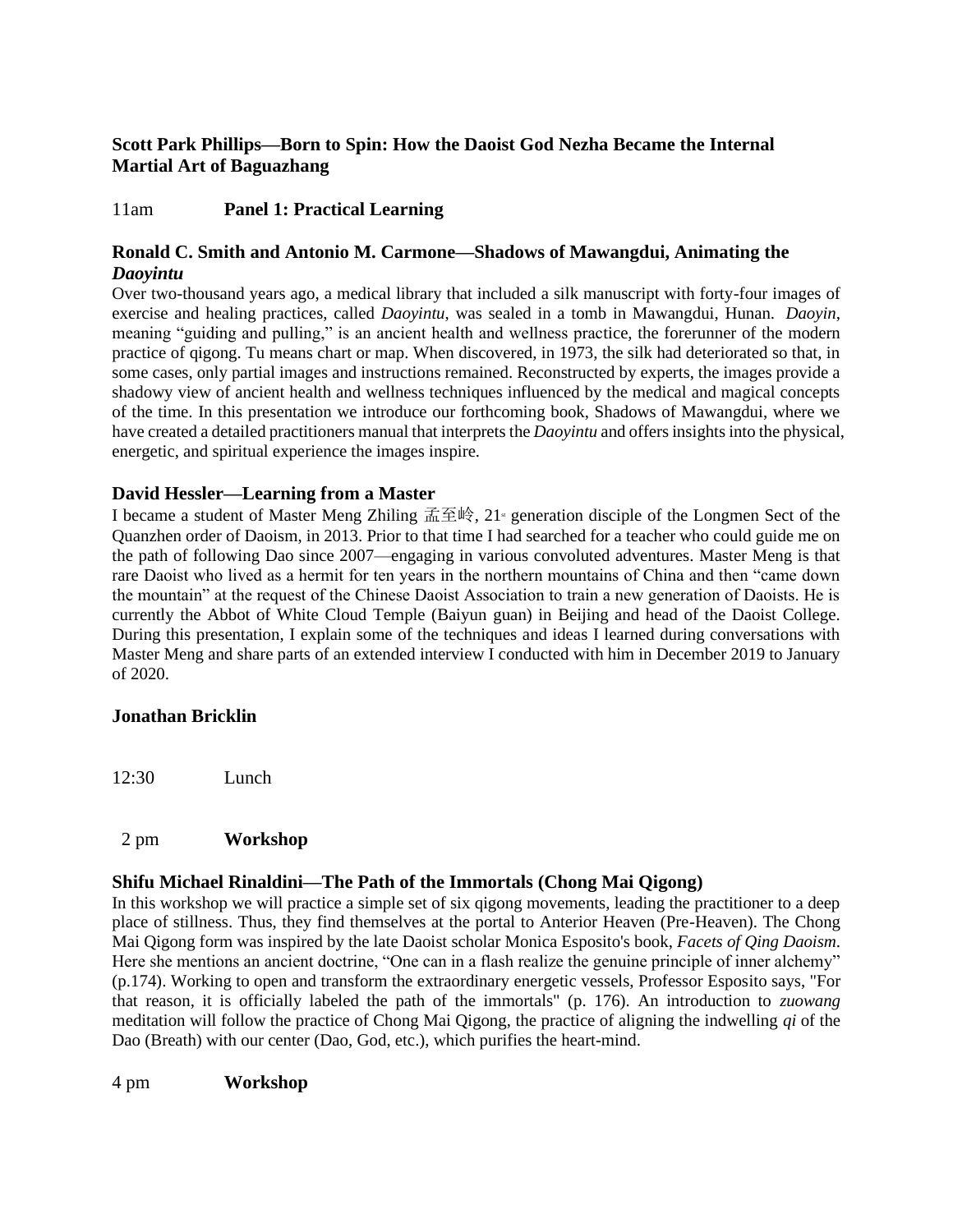#### **Dawn Li—Integrated Qi-Healing: Music, Poetry, and Movement**

Self-healing through group qigong practice has proved to be powerful. It can be made even more potent when we integrate chants, music, songs, and poetry into the practice. This leads participants creatively to connect with cosmic healing energy and activate each person's own inner medicine. The workshop has three parts. 1. Connecting with Heaven and Earth: Through slow breathing, chants, and simple movements, we open ourselves to the flow of energy in the universe. We learn to stand tall, connecting with the sky and the earth. We gather yuan qi, the source of creation for vibrant life. 2. Activating Inner Medicine for Healing: Through the popular qigong routine of the Eight Brocades (Baduanjin), we use the ancient Chinese meridian medicine to ease our chronic pains and hurts. Our breathing follows energy channels to massage our core, spine, chest, and legs in eight stretching movements. Poetry and music accompany the movements. 3. Living the Symphony of Harmony: After realigning our body, mind, and spirit, we synchronize our energy with qi dance, free flowing movements originating from within. Chants and music accompany the movements.

6:00 pm Dinner

7:30 pm Evening Session

**Mark Saltveit—Daoist Stand-up Comedy**

# **Saturday, June 25**

7 am Morning Qigong

8 am Breakfast

9 am **Workshop**

#### **Ronald C. Smith and Antonio M. Carmone—***Daoyintu* **Exercises: Bringing the Mawangdui Silk Scroll to Life**

The two-thousand-year-old Mawandui silk scroll is one of the most enigmatic medical manuscripts found in the family tomb of the Marquis of Dai. Significantly damaged, many of the forty-four images depicted are unclear with names and supporting details missing. Twenty years ago, we were taught a version of daoyin exercises by our tai chi teacher, Madam Hu Yang. We wrote down her version faithfully and in later years practiced and taught the techniques, to eventually compile a book about them. This workshop presents selected physical movements with their names in actual practice. It introduces the guiding and pulling technique we learned to enhance energetic and healing processes, matching as closely as possible what may have been used at the time the images were created. Through mindful preparation and ritual, we will explore the energetic and spiritual depth of the exercises and realize their potential for personal wellness regimes.

#### 11am **Panel 1: Philosophical Perspectives**

#### **Roy Porat—Philosophical Counter Intuitiveness: Ming** 明**, Tong** 通 **and Why Using Clarity Is Not Always the Best Option**

This talk will present the counter intuitive thesis according to which *ming*– and the image of light in general – carried negative connotations in the early stages of the Daoist tradition, in line with the general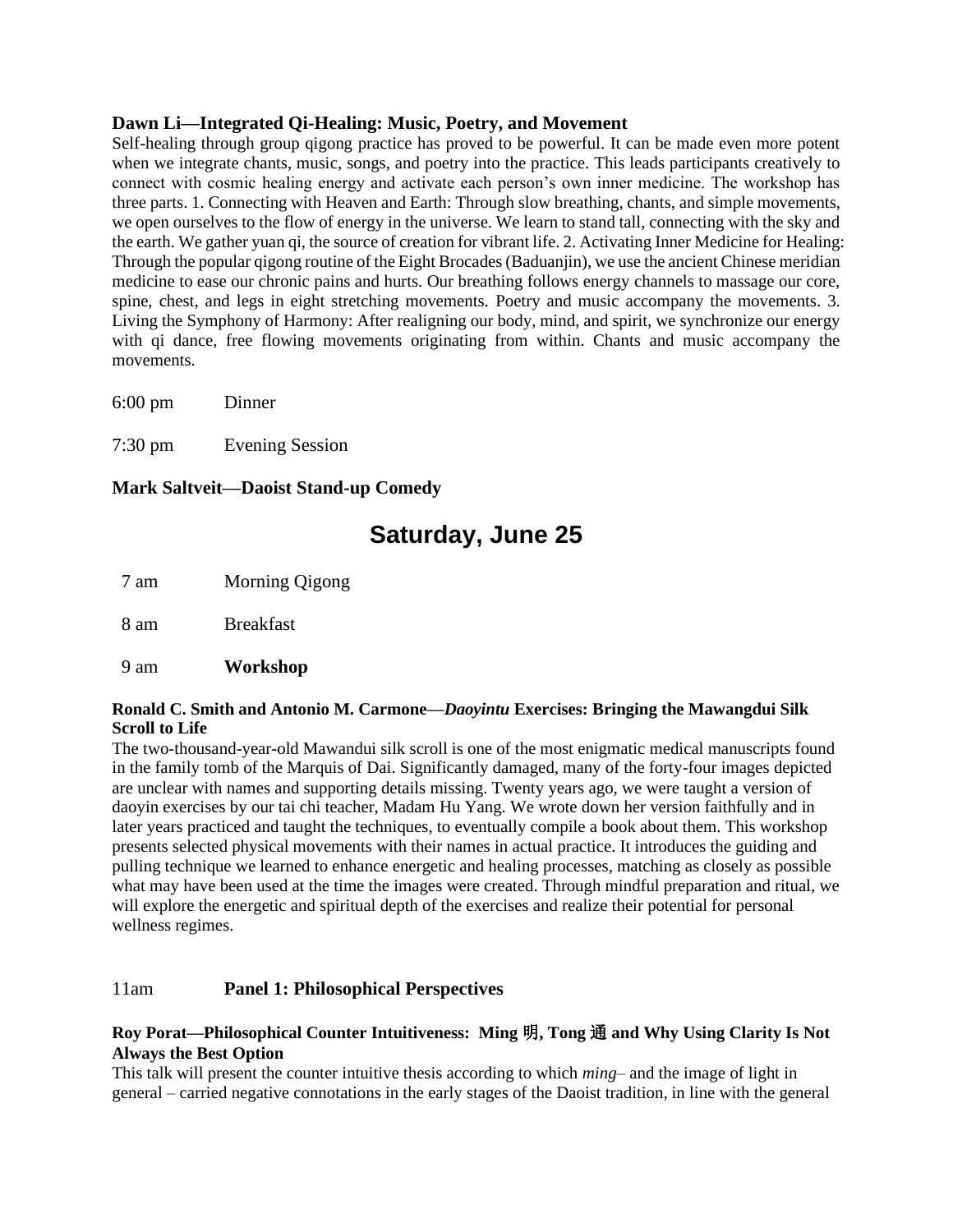Daoist sympathy toward darkness and obscurity, but in sharp contrast with the common reading of the term in the past two millennia.

I start by reviewing previous study regarding the absence of *ming* in the *Guodian Laozi*, which suggests that proto-Laozian philosophy was characterized by a much "darker" terminology then its later counterpart; I will then move to show how the suggested "negative" reading of *ming* may resolve some of the textual problems posed by the Qiwulun 齊物論, and the way this reading may reflect on our understanding of the Zhuangzian notion of Oneness. Finally, I will discuss the interesting relationship between *ming* and *tong*, and show how the contrast between them may reveal a hidden connections between certain parts of the *Zhuangzi*, the *Laozi* and the *Huainanzi*, which according to my suggestion were all influenced by the earlier, "dark" stratum of the Daoist tradition.

#### Larson Di Fiori—Rule by the Perceptiveness of Spirit: How the "Jie Lao" Chapter of the *Hanfeizi* **Uses Quotations of Parallels with the** *Laozi* **to Link the Cultivation of** *Shen* **with Rulership.**

The twentieth chapter of the *Hanfeizi*, entitled "Jie Lao," might be considered an early commentary on the *Laozi* because of its extensive use of quotations of passages parallel with the *Laozi* in conjunction with discursive passages. The theme of "Jie Lao" is appropriate rulership, and it argues for the subordination of both laws and what might traditionally be called Confucian principles to a ruler who has gained exceptional perceptiveness through the cultivation of *shen*, a term sometimes translated as "spirit." *Shen*  in this case is something that gathers when a person is quiet and still, and the higher the concentration, the greater the perceptiveness. Framed in this way, the cultivation of *shen* becomes the primary task of rulers, and a value to be promoted in their states, so that even common people will be encouraged to cultivate *shen*. This paper will explore how "Jie Lao" fits into a larger, roughly contemporaneous discussion of the importance of cultivating *shen* and how "Jie Lao" draws in that discussion to create its own vision of society.

12:30 Lunch

#### 2 pm **Daoist Tea Ceremony, with Shifu Michael Rinaldini**

"Tea and Dao are One. Tea and Dao are Not Two."

The sharing and drinking of tea is a cultivation practice in itself. It is a practice of internal alchemy whereby the qi of the Dao is transmitted between the tea host and the tea drinkers. All of this takes place within the universe of the Five Elements: Earth, Wood, Fire, Water, and Metal. Within the tea ceremony, the participants engage in casual conversation, often including the reading of tea poems. At the heart of the tea ceremony is the brewing of the tea in a special procedure called gongfu tea. We will drink a fully fermented (Dark) puerh tea, known for its rich flavors and plentiful health benefits. Shifu Michael makes no claims to be a tea master, he simply enjoys the taste of the tea, and engages tea as one of the ways of cultivating the Way.

#### 3 pm **Workshop**

#### **John Voigt—Qigong for Creativity in Music**

The most important thing in music is the use and communication of the Energy of Life—here called Qi (气 - 氣 - 炁 ). I like to call it "Daoist Energetics." Without it any truly creative act is lifeless, academic, and weak. This session is planned as an enjoyable introduction to consciously and physically being made aware of, then directing, and eventually becoming one with this Creative Qi Energy. It will use various participatory techniques developed in my five years of leading qigong sessions at E. Shan Tang, a leading TCM herbal store in Boston. It will close with a group Jam Session using sounds, inherent movements, and imagery drawn from the Five Energetic Phases.

For more, see [https://web.archive.org/web/20160314152415/http://art-energy.org/.](https://web.archive.org/web/20160314152415/http:/art-energy.org/) <https://www.chinesemedicineliving.com/blog/happy-fun-qi-gong-part-1/>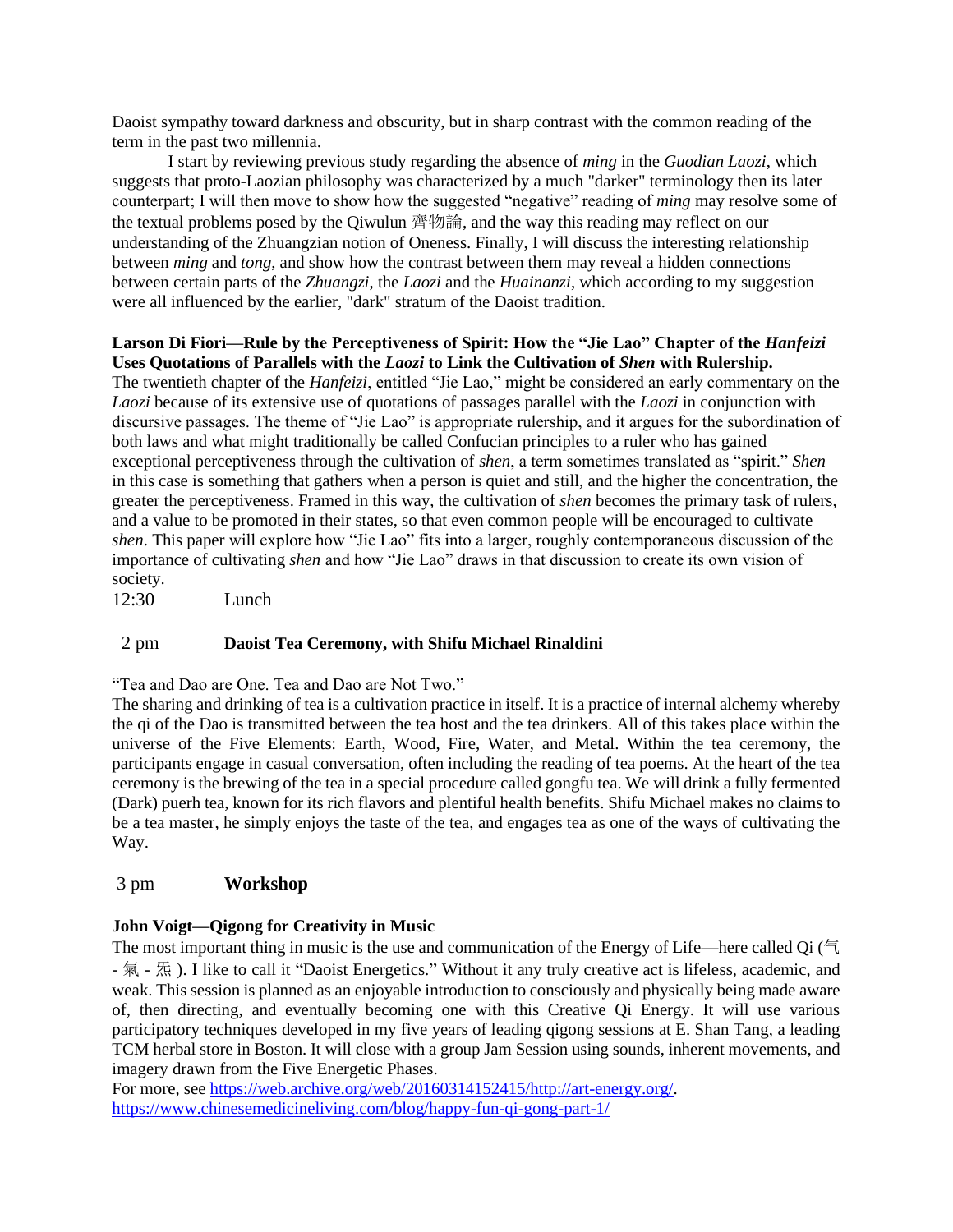#### 4 pm **Panel 3: Comparative Dimensions**

#### **Bede Benjamin Bidlack—The Alchemy of Multiple Religious Belonging**

This paper will explore the possibilities and liabilities of Daoist-Christian voluntary hybridity (multiple religious belonging) in the American context. The presentation will begin with a very brief overview of Daoist and Christian identities and the concept of voluntary hybridity for the purpose of narrowing the scope of the present topic. The Daoist tradition under consideration is Daoist alchemy that maintains a lineage of transmission at the exclusion of other means of religious fulfillment, similar to Christian exclusive belonging. Next the paper will explore some benefits Christians may find in pursuing Daoist alchemy. It will also present the liabilities for both traditions when scholars and practitioners alike hastily move from similarities to equivalents, as in the case of identifying qi with the Holy Spirit. Finally, the paper briefly turns to Christian-Daoist identity. Although the author is unaware of any initiated Daoists seeing Christian belonging in the United States, he will argue that such a hybridity is already at work, even if involuntarily. The paper foregrounds the challenges of making a tradition like Daoist alchemy in America accessible to its largely Christian neighbors, as well as an invitation for American Daoism to offer its local genius to the Daoist worldview.

#### **Anne Harley—Daoism and Environmentalism in Performing Arts Education**

Operating at the intersection of embodied practice and critical thinking, performing arts education has a unique power to transform consciousness, and could be mobilized as students face environmental crises around the globe. Because of the frequent use of metaphors drawn from nature, and the decentering of humans within the natural environment, Daoist texts and traditions offer a unique opportunity to productively combine an examination of environmental, spiritual, and artistic practice in arts education. This presentation will include some strategies, examples, and recommendations for incorporation of Daoist materials into performing arts pedagogy.

6:00 pm Dinner

7:30 pm Evening Session

# **Sunday, June 26**

7 am Morning Qigong

8 am Breakfast

9 am **Workshop**

#### **Denise L. Meyer—Sensing Hands and Loosening the Grip of Self**

Tui Shou is an essential component of taijiquan training, whether in pursuit of better health, martial prowess, or spiritual enlightenment. Two-person practice is valuable in providing a benchmark for one's technique, alignment, and centered awareness. In a safe and exploratory environment, practitioners will examine their own patterns of reaction, response, and the physical and mental habits driving them. This mirror to one's own psyche is a potent bridge to develop for self-awareness that bridges the practice of taijiquan with daily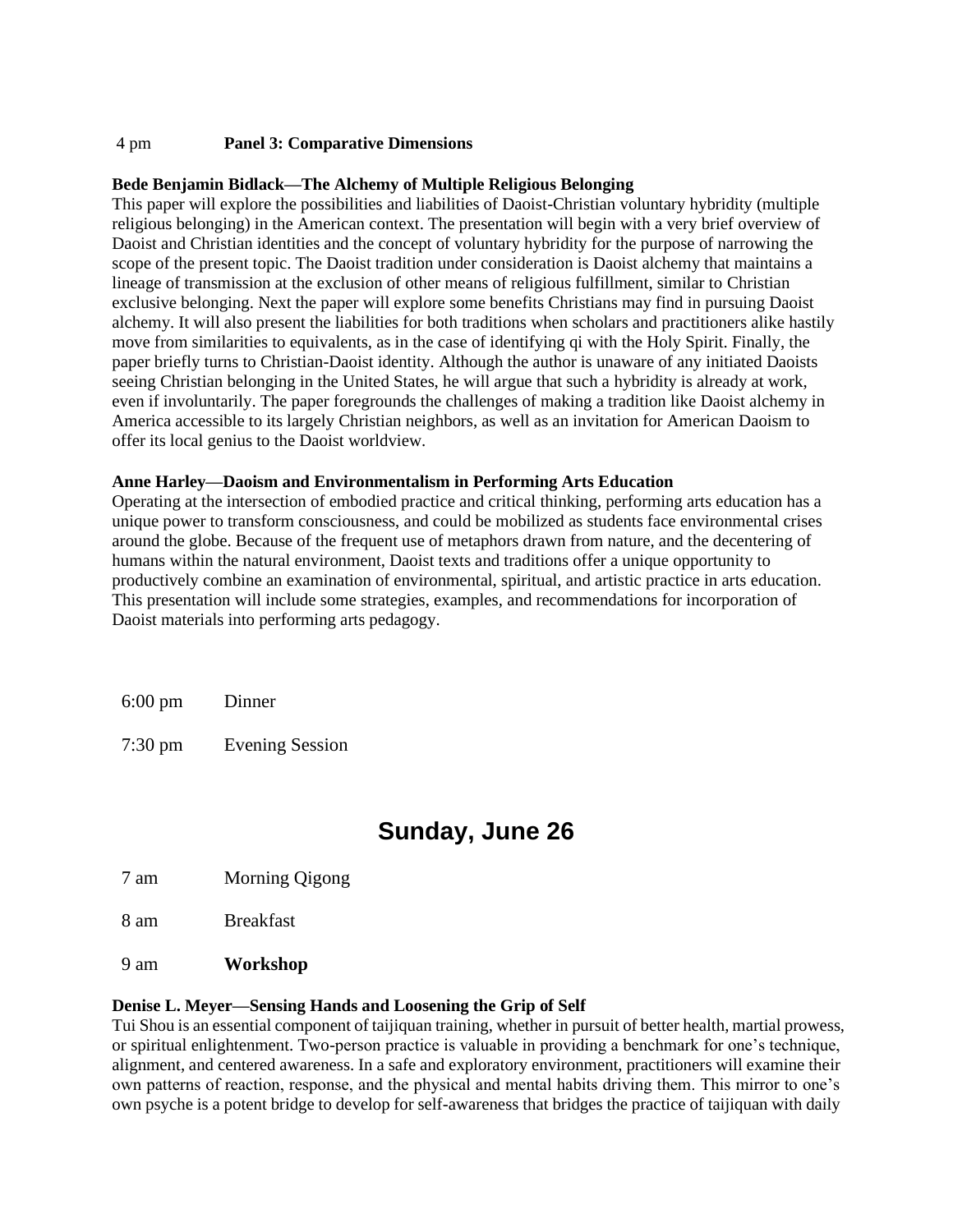life. Explore the explore the edges of self and the energetic connection to others through two-person sensing hands exercises.

#### 11 am **Artistic Session**

#### **Dawn Li—Poetry Reading from "Song of a Lotus Leaf"**

Daoism is not just a philosophy or religion, but a way of life. Living in a country whose mainstream culture does not embrace Daost way of life, can Dao still guide us? Dawn answers this question in her poetry book "Song of a Lotus Leaf." Dawn became a student of Daoism in China in her twenties after experiencing Oneness when practicing qigong, then moved to the US, and experienced many struggles living among Americans for twenty five years. These struggles deepened her understanding of Dao. "Life is full of confusing shapes / until we've learned to / draw circles /from within ourselves — our own life force, " she writes. Wisdom comes when we look inside to connect with the Dao within us. Just as a lotus leaf retains its freshness through constant self cleansing, Dawn sees our life as a continuous journey of self cultivation to stay true to Dao. That is the path towrds harmony, or "the S / hidden in the middle between yin and yang." In this poetry reading session, Dawn will select poems from each section of her book — suffering, creating, loving, seeing, and returning — to tell us her story of Dao awakening.

#### 11:45 am **Concluding Discussion**

12:30 Lunch

# **BIOGRAPHIES OF WORKSHOP LEADERS**

Antonio M. Carmone (b. 1940) is a retired Department of Defense Overseas School educator who began his martial arts journey 55 years ago, delving deeply into Oriental studies, qigong, and acupuncture as a continuing lifetime commitment.

Dawn Li, Ph.D., is an entrepreneur, educator and poet, with degrees in linguistics, comparative literature, and information systems from universities in the US and China. She has practiced tai chi, qigong, and meditation for over twenty years and has taught many classes and workshops, where she inspires learners to discover their own rhythm and tune in to their body's wisdom and healing power, bringing in chants, music, poetry, and calligraphy.

Denise Meyer started studying Taiji twenty-five years ago, first with world push hands champion Stephen Watson, then with Chen Man Ching's senior student, Maggie Newman. She has also been heavily influenced by work with Rick Barrett, Ken Van Sickle, Robert Mann, and Wei-Ming Chen. A classical saxophonist by training (Northwestern University) and founder and publisher of a boutique press (Eirini Press) focusing on nonduality, she has published books by Lawrence LeShan, Jonathan Bricklin, and others. She has worked in public relations and communications as an independent consultant and at Yale University for over twenty years. Her book, Swimming in the Sea of Qi: The Taiji Path to Energetic and Spiritual Awareness based on experiences of modern practitioners whose changes in body, mind and spirit are a window to the Dao will be published by Floating World Press.

Scott Park Phillips teaches traditional Chinese Martial Arts in a non-traditional way. His goal is to access the original intent of the creators of Chinese Internal Martial Arts to get at the core of their inspiration. He is the author of two books: *Possible Origins, Chinese Martial Arts, Theater and Religion*, and *Tai Chi,*